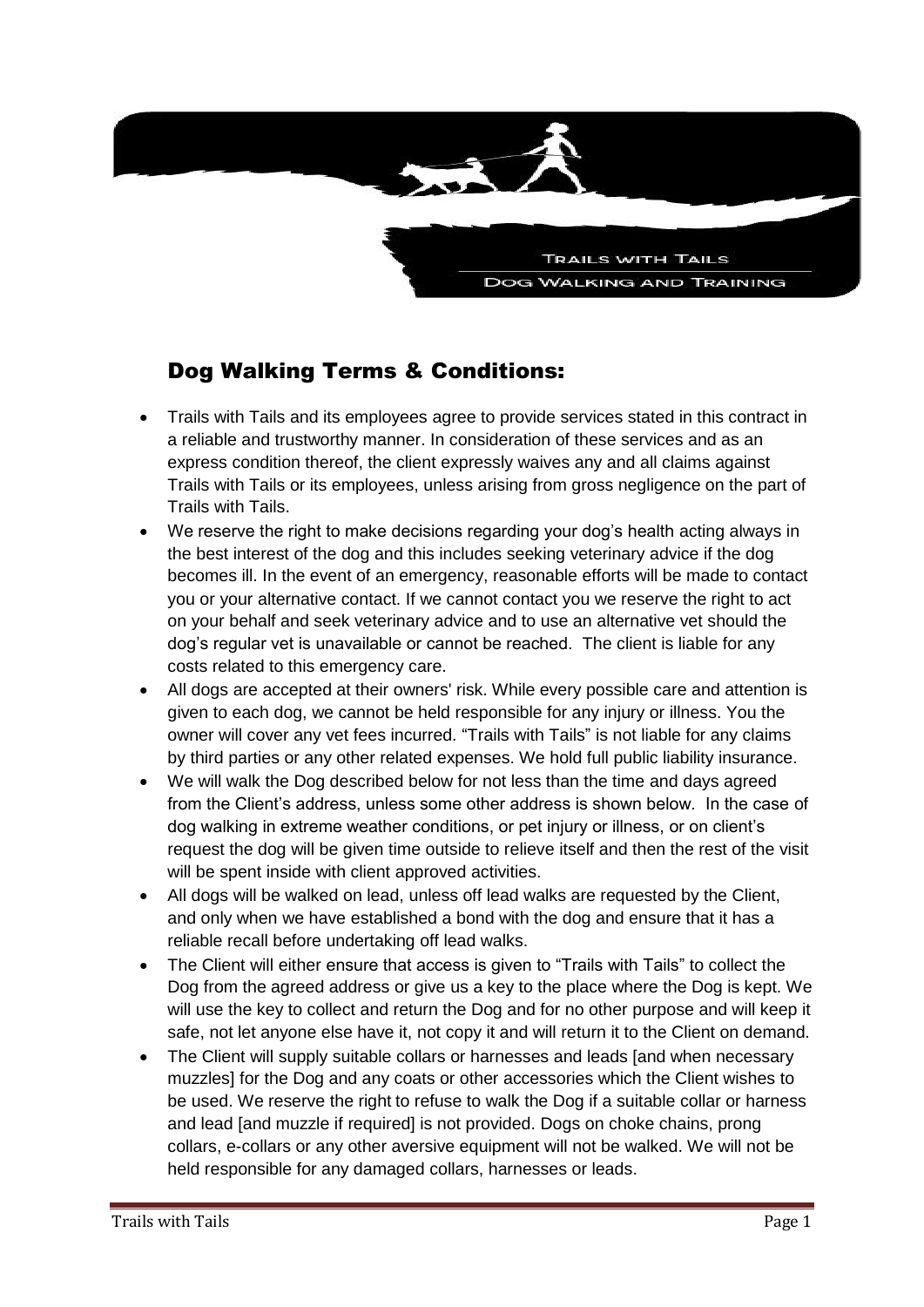- The Control of Dogs Regulations requires that dogs must have an ID tag attached to their collar with the name and address of the owner. Dogs on the restricted breed list must be muzzled and remain on short and strong lead at all times in public places.
- Trails with Tails cannot take responsibility for bitches in season or due to come into season but would be happy to make other arrangements such as home visits etc...
- The Client will inform "Trails with Tails" of any characteristics of the dog which need to be known for handling and care of the dog.
- Dogs must be up to date on all vaccinations including anti-flea and anti-worming treatment.
- There is no cancellation fee except if we call to your residence at the scheduled time and the dog is not there – then full charge will apply.
- Either party may terminate this agreement at any time for any reason by providing the other party with notice of termination.
- By signing this document you agree to indemnify Trails with Tails against any damage or injury caused by your dog to any other person or animal while under your care.

By signing below the Client agrees and understands all the policies and procedures outlined above:

Client's Signature: Date: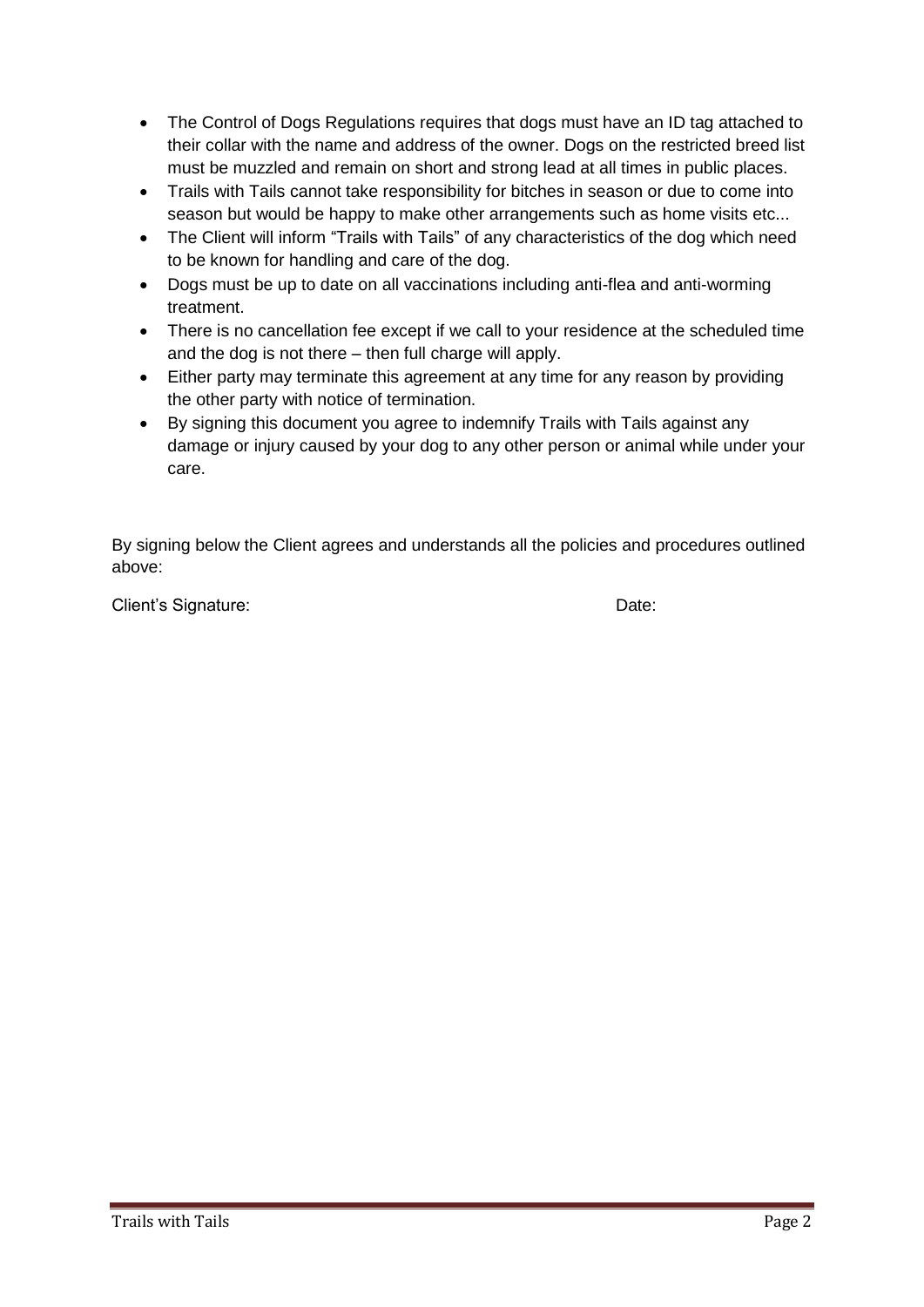

## **Client & Dog information form**

| <b>Owner Information:</b> |
|---------------------------|
| Name:                     |
| Home Phone:               |
| Address:                  |
|                           |
| Work Phone:               |
| Mobile:                   |
| <b>Emergency Contact:</b> |
| <b>Emergency No:</b>      |
| Veterinary Surgeon:       |
| Address:                  |
|                           |

**Services/Rates:** Dog Walking: Days & Time:

The booked time is estimated only and whilst we make every effort to arrive at the time given, depending on road conditions and unforeseen circumstances please allow up to 30 minutes after your booked time slot for the Dog walker to attend.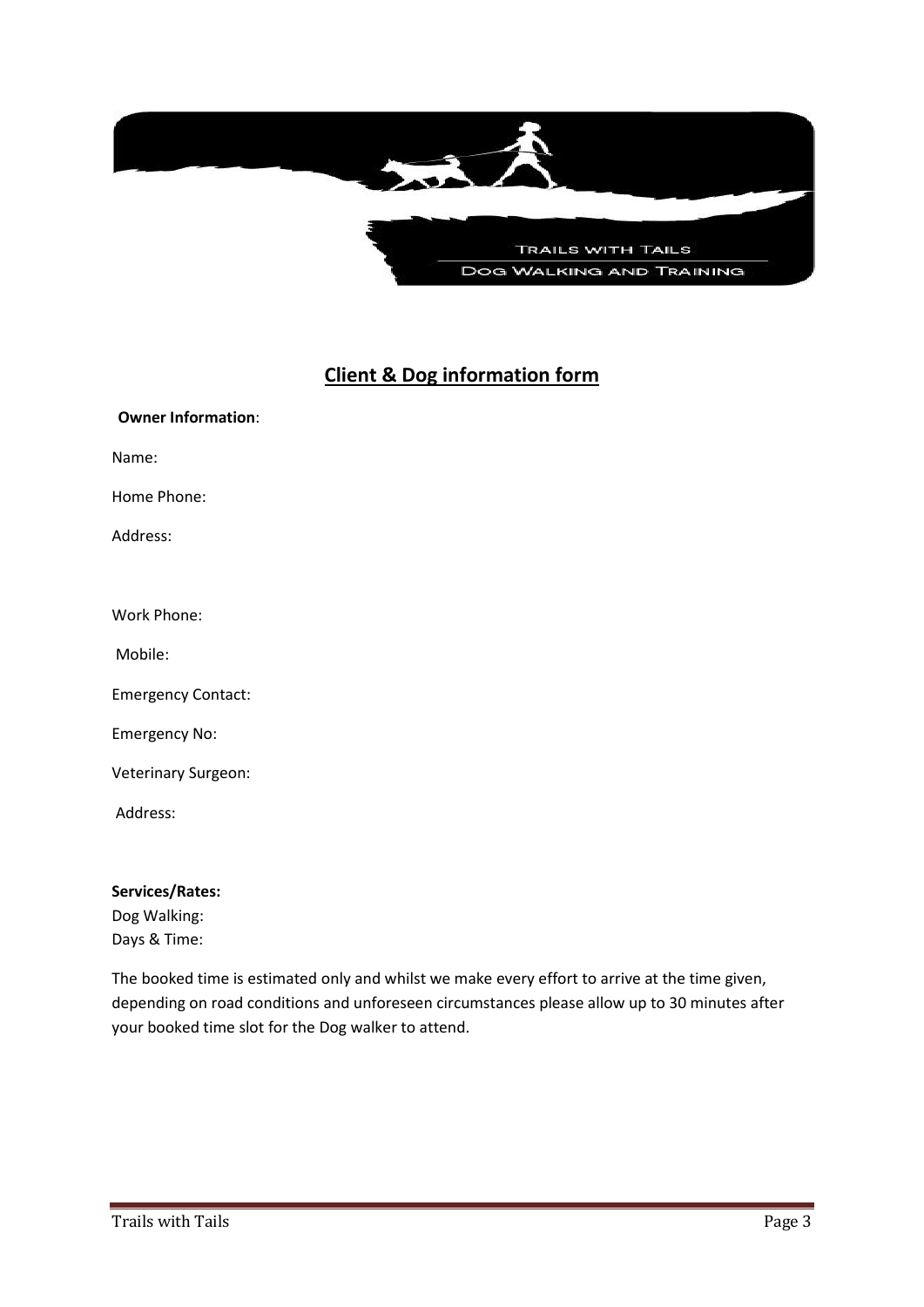| Dog's Name:                                                      | DOB:                                 |  |
|------------------------------------------------------------------|--------------------------------------|--|
| Male / Female - Spayed / Neutered                                | Date of last season (If applicable): |  |
| Breed:                                                           | Colours/Markings:                    |  |
| Is the dog microchipped? YES/NO                                  |                                      |  |
| If yes, microchip no:                                            |                                      |  |
| Is the dog insured? YES/NO                                       |                                      |  |
| If yes, name of Insurance Company:                               |                                      |  |
| Crated / Run of house / Outdoors / Limited to:                   |                                      |  |
| Pet's Health Record (must be accompanied by veterinary records): |                                      |  |
| Date of Last Check-up:                                           |                                      |  |
| <b>Vaccination Dates:</b>                                        |                                      |  |
| Any known Allergies:                                             |                                      |  |
| Any medical/health concerns?                                     |                                      |  |
| <b>Walks</b>                                                     |                                      |  |
| Are there any special instructions:                              |                                      |  |
|                                                                  |                                      |  |
|                                                                  |                                      |  |

## **Playtime:**

Are there any special games your dog enjoys:

## **Personality**

Is it okay for your dog to play with other animals: Yes/ No

If no, please explain why:

Is your dog reactive toward other animals or people: Yes/ No

If yes, please describe: